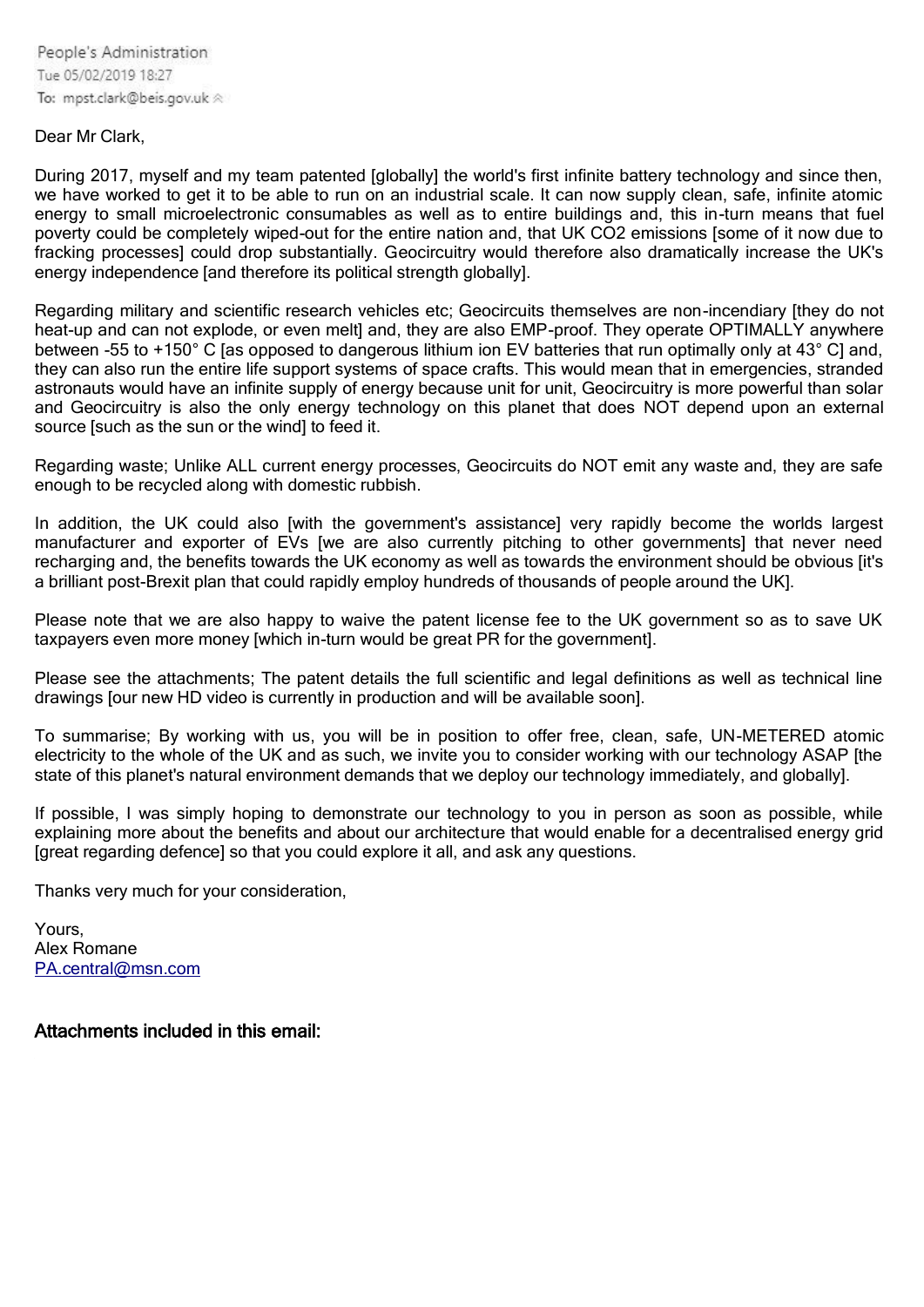## OIL, COAL, SHALE, NUCLEAR, and WIND NOT NEEDED!

FREE, CLEAN, SAFE, INFINITE, UN-METERED ATOMIC ENERGY from our microbial Geocircuitry Quantum Mining Technology is now reality.

By optimising [not maximising] to form a working agreement with electronproducing bacterial microbes, our Geocircuit [nano tech] provides approx.

0.6 volts from just 2 cubic mm of soil, water, fruit juice, vinegar, salad cream, salt, milk, milkshake, shampoo, body wash gel, washing-up liquid, household cleaners, disinfectant, and more.

Unlike batteries, there is NO DEPLETION when air-tight because the [nonaerobic] microbes live in a self-contained, self-sustaining ecosystem and form directional nano wires that the Geocircuit harvests electrons from.

Where the US Government and Navy got just 1.5 volts from 1 m sq of soil, a microbial Geocircuit yields just over 55,000 volts so. a 700 volt wind turbine [max. output only 40% of the time] can easily be replaced by just one [constant output] Geocircuit full of soil or water and, at a fraction of the size and cost.

Microbial energy Geocircuits can therefore easily replace the large, heavy, dangerous, cobalt-filled, short-life, 300-600 Volt lithium ion batteries used in electric cars [EVs] too and, they are much smaller, much lighter, and much safer. Microbial energy Geocircuits in EVs also offer an unlimited range and unlike any other battery technology, Geocircuits will perform in temperatures anywhere between -55° to 150° C.

Regarding national grids: New Geoelectricity Farms could supply FREE. CLEAN, UN-METERED, and [unlike shale and nuclear] SAFE electricity to all households, businesses, and public sector bodies [such as the NHS] while helping farmers, the economy, and the global environment.

Patent licensing enquiries; Alex Romane [PA.central@msn.com] PAparty.co.uk/microbial energy.htm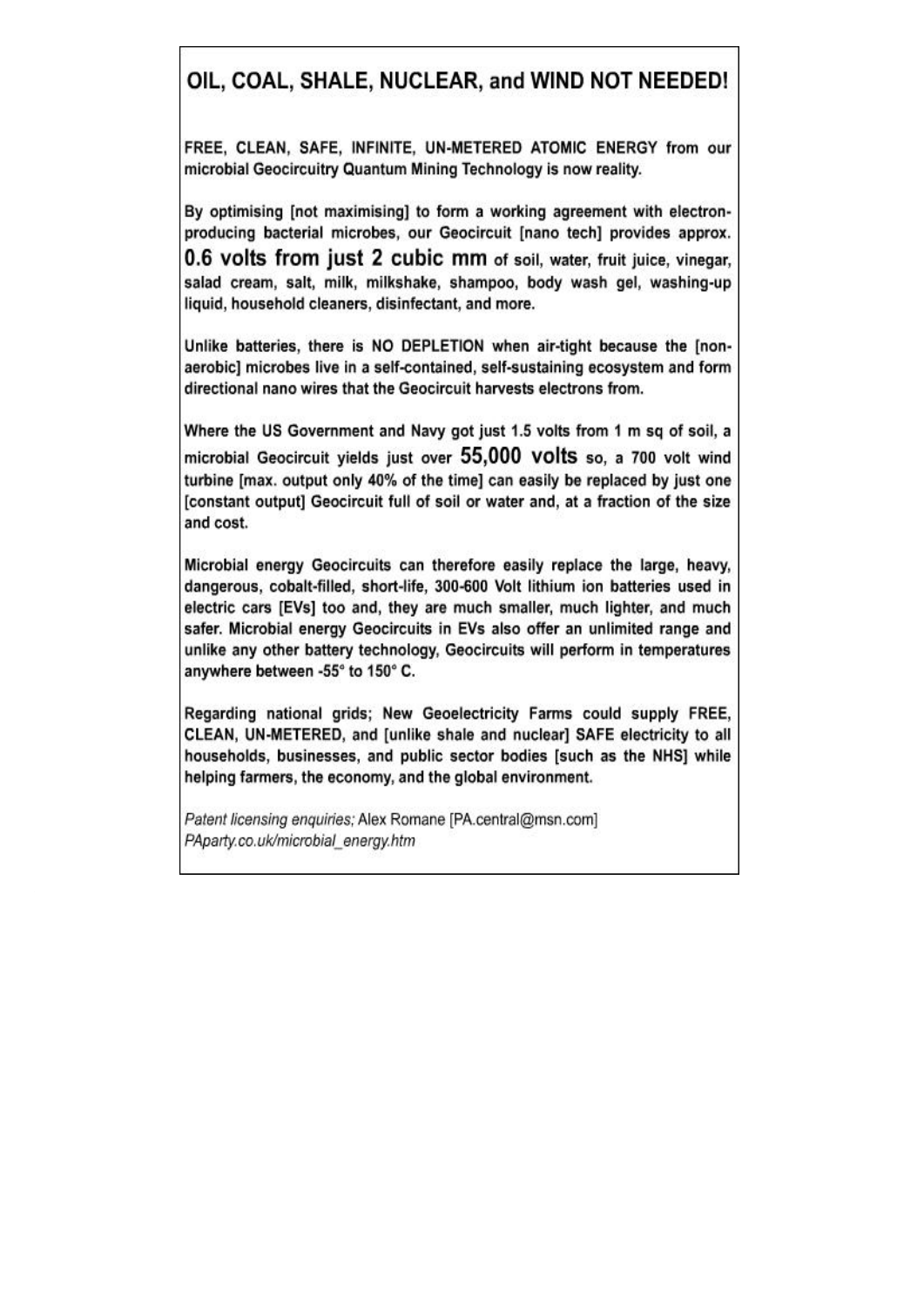### Tesla Model 3 Lithium Ion Battery - Range 500 Km Self-Sustaining Microbial Geocircuit Battery - Range Infinite



138 x 112 x 9 CM

#### **SUMMARY**

#### **TESLA**

**Total Battery Size:** Weight: Range: Voltage Step-up Converters: Power Output [pre-Step-up]: **Power Output:** Combustible: Range affected by Temp: **Optimal Operating Temp: Thermal Controls Required: Cost to Consumers:** Life Span: Recycling: **Charging Cost:** Energy loss during recharge: **Production Cost:** R&D:

540 Kg 320 Miles/500 Km Yes; Type not known Not Known 75 KWh Yes Yes 43°C Yes £8600 min. 8 years Via Tesla £390 p/year  $10 - 30%$ Not disclosed £861 M

**GEOCIRCUIT** 

138 x 112 x 9 CM 192.5 Kg Infinite Yes; 0.5-5 V into 5-600 V 0.6 V, 139.5 A [83.7 W] 83.7 Kw [Lime Juice+Salt] No No  $-55^\circ$  to  $150^\circ$  C No  $£5160 + mark-up$ Unknown Via Domestic Rubbish **NA NA** £5160 £250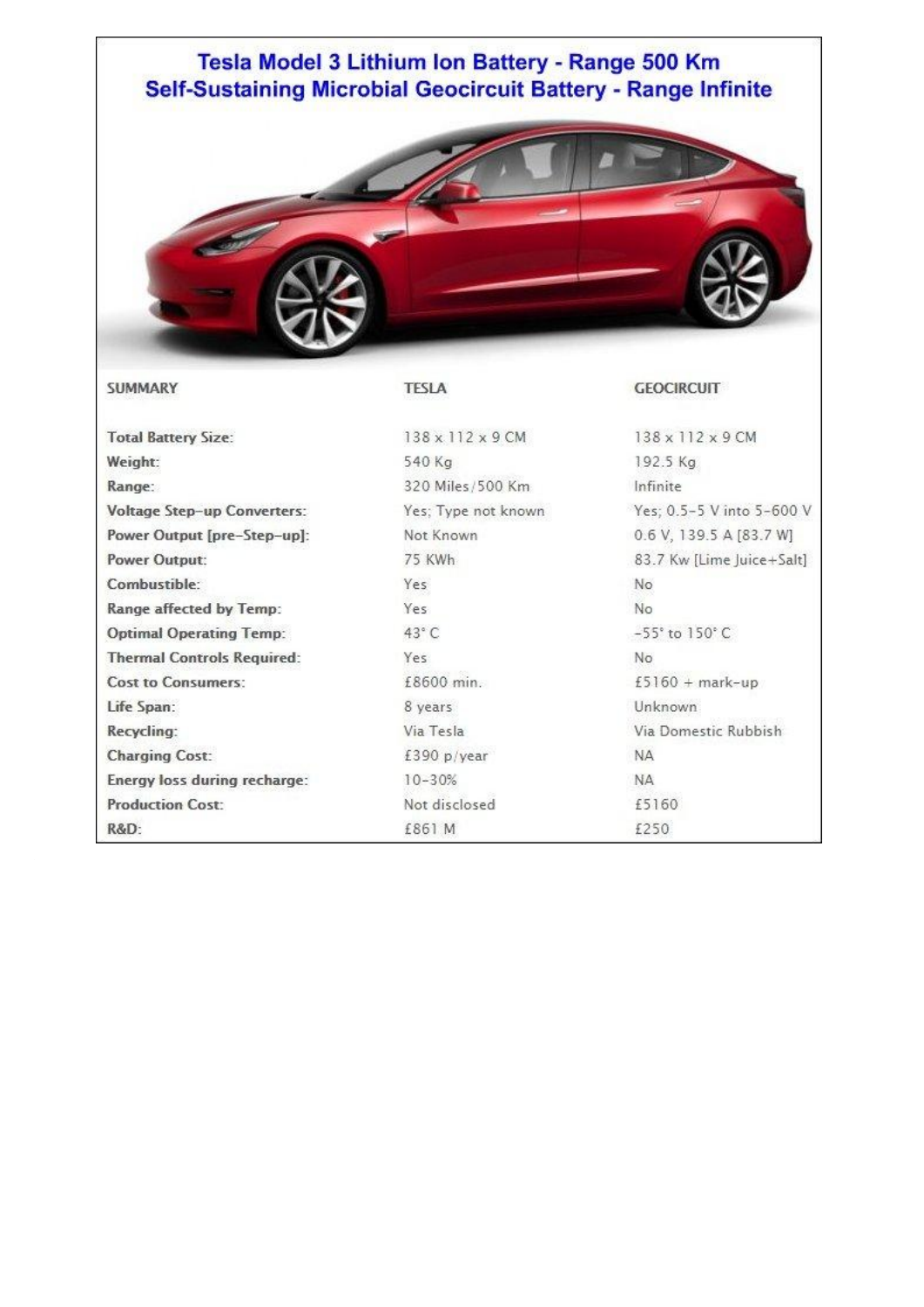## **World's Most Powerful Wind Turbine** [67 GWh p/year for £285 M of your tax]

**Self-Sustaining Microbial Geocircuit** [989 GWh p/year for £7 M of your tax]

# PAparty.co.uk/microbial\_energy.htm

| <b>SUMMARY</b> | <b>HALIADE-X</b>                   | <b>GEOCIRCUIT</b>         | <b>GEOCIRCUIT</b> |
|----------------|------------------------------------|---------------------------|-------------------|
| Size:          | 38,000 M sq.                       | 38,000 M sq.              | 2,575 M sq.       |
| Output p/year: | 67 GWh                             | 132 GWh [Water] or        | 67 GWh            |
|                |                                    | 989 GWh [Lime Juice+Salt] | [Lime Juice+Salt] |
| Minerals:      | Multiple [inc. Rare Earth Magnets] | Copper, Zinc              | Copper, Zinc.     |
| Cost:          | £285 M                             | £7 M                      | £476,375          |
| R&D:           | £7.1 BN                            | £250                      | £250              |
| Availability:  | 2021                               | Now.                      | Now<br>164911920  |

T.

Ŵ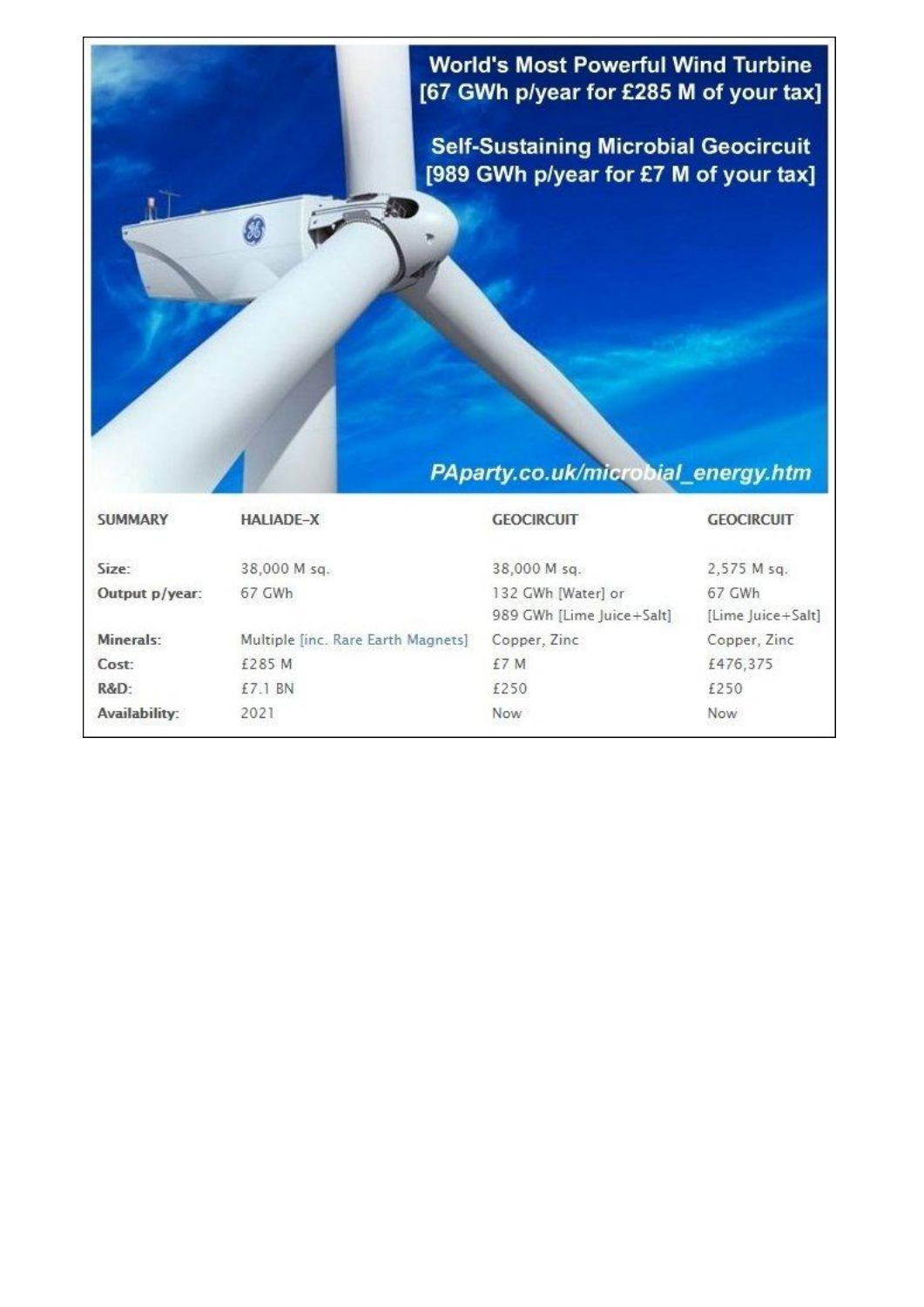#### **GEOCIRCUIT LOW-FAT, HIGH ENERGY ATOMIC MENU** Chef's Special; Pizza, Soft Drink, and Ice Cream!

This is a non-exhaustive list that contains just some of the known natural and synthetic<br>microbial fuels/sources that our Geocircuitry can safely mine infinite atomic energy from.

Due to practicle reasons, measurements for some of the dry fuels were recorded while being loosely-compacted [the more compact, the higher the pressure is on the Geocircuit's conductors, and the higher the output is p/cell cathode instead of a [stronger] pure silver cathode. Compacting fuels and using pure silver cathodes can almost double the output per cell [depending upon the fuel/source type].

All measurements are relative and were taken using the same amount of fuel with conductors of<br>the same size. Increasing the conductor size and fuel amount will increase the current output p/cell.

| <b>FUEL TYPE:</b>                                                           | <b>VOLTAGE p/cell:</b> | <b>CURRENT p/cell:</b>          |
|-----------------------------------------------------------------------------|------------------------|---------------------------------|
| Water [cold]                                                                | 0.760                  | 20 Micro-amps                   |
| Water [room temp]                                                           | 0.760                  | 40 Micro-amps                   |
| <b>Water [boiling]</b>                                                      | 0.660                  | <b>70 Micro-amps</b>            |
| Lemon; Juice [cold]                                                         | 0.450                  | 500 Micro-amps                  |
| Lemon; Juice [warm]                                                         | 0.420                  | 1 Mili-amp                      |
| Lemon; Flesh [room temp]                                                    | 0.540                  | 70 Micro-amps                   |
| Lime; Fresh [room temp]                                                     | 0.860                  | 830 Micro-amps                  |
| Lime; Fresh [80%} + Salt [20%] [room temp]                                  | 0.730                  | 1.3 Mili-amps                   |
| Lime; Concentrated [room temp]                                              | 0.860                  | 2 Mili-amps                     |
| Lime; Concentrated [80%} + Salt [20%] [room temp]                           | 0.560                  | 4 Mili-amps                     |
| Water [10%] + Lemon Juice [90%] [cold]                                      | 0.750                  | 60 Micro-amps                   |
| Water [90%] + Lemon Juice [10%] [cold]                                      | 0.965                  | 200 Micro-amps                  |
| Water [86%] + Lemon Juice [8%] + Salt [8%] [cold]                           | 0.750                  | 500 Micro-amps                  |
| Soil [dry]                                                                  | 0.320                  | 15 Micro-amps                   |
| Soil [moist]                                                                | 0.800                  | 220 Micro-amps                  |
| Soil [95%] [moist] + Lemon juice [5%]                                       | 0.800                  | 650 Micro-amps                  |
| Soil [90%] + Water [10%] [cold]                                             | 0.650                  | 50 Micro-amps                   |
| Soil [80%] + Water [10%] + Lemon Juice [10%] [cold]                         | 0.800                  | 80 Micro-amps                   |
| Soil [50%] [moist] + Salt [50%]                                             | 0.720                  | 320 Micro-amps                  |
| Salt                                                                        | 0.100                  | 2 Micro-amps                    |
| Salt [10%] + Water [90%] [cold]                                             | 0.760                  | 30 Micro-amps                   |
| Salt [10%] + Water [80%] + Lemon Juice [10%] [cold]                         | 0.760                  | 90 Micro-amps                   |
| Salt [10%] + Water [80%] + Lemon Juice [10%] [hot]                          | 0.700                  | 1 Mili-amp                      |
| Salt [50%] + Lemon Juice [50%] [cold]                                       | 0.740                  | 1.2 Mili-amps                   |
| Salt [50%] + Lemon Juice [50%] [warm]                                       | 0.650                  | 2.1 Mili-amps                   |
| Mould                                                                       | 0.760                  | 80 Micro-amps                   |
| Mushroom                                                                    | 0.460                  | 50 Micro-amps                   |
| <b>Cheese [vegetarian Cheddar]</b>                                          | 0.750                  | <b>70 Micro-amps</b>            |
| <b>Cream Cheese</b>                                                         | 0.450                  | 80 Micro-amps                   |
| Tomatoes                                                                    | 0.450                  | 20 Micro-amps                   |
| <b>Tomato puree</b>                                                         | 0.740                  | 300 Micro-amps                  |
| Olive                                                                       | 0.790                  | 40 Micro-amps                   |
| Onion<br><b>Bread [Geo Pizza base]</b>                                      | 0.850<br>0.800         | 55 Micro-amps<br>330 Micro-amps |
|                                                                             |                        |                                 |
| Milk<br><b>Milk Shake</b>                                                   | 0.710<br>0.710         | 45 Micro-amps                   |
| Ice                                                                         | 0.060                  | 35 Micro-amps<br>0.1 Micro-amp  |
| Ice [Water 50% + Salt 50%]                                                  | 0.720                  | 90 Micro-amps                   |
| Ice Cream                                                                   | 0.550                  | 35 Micro-amps                   |
| Vinegar                                                                     | 0.890                  | 170 Micro-amps                  |
| Vinegar + Salt                                                              | 0.740                  | 350 Micro-amps                  |
| Vinegar + Lemon Juice                                                       | 0.890                  | 300 Micro-amps                  |
| Vinegar + Lemon Juice + Salt                                                | 0.740                  | 600 Micro-amps                  |
| Vinegar + Lemon Juice + Water                                               | 0.800                  | 450 Micro-amps                  |
| Vinegar + Lemon Juice + Water + Salt                                        | 0.700                  | 900 Micro-amps                  |
| <b>Brown Sauce</b>                                                          | 0.800                  | 310 Micro-amps                  |
| <b>Salad Cream</b>                                                          | 0.815                  | 390 Micro-amps                  |
| <b>Chilli Sauce</b>                                                         | 0.750                  | 600 Micro-amps                  |
| Jam                                                                         | 0.600                  | 80 Micro-amps                   |
| Marmalade                                                                   | 0.610                  | 50 Micro-amps                   |
| <b>Tooth Paste</b>                                                          | 0.870                  | 200 Micro-amps                  |
| Shampoo                                                                     | 0.820                  | 60 Micro-amps                   |
| <b>Hair Conditioner</b>                                                     | 0.930                  | 20 Micro-amps                   |
| <b>Body Wash Gel</b>                                                        | 0.880                  | 80 Micro-amps                   |
| Hair and Body Wash Gel<br><b>Moisturiser</b>                                | 0.900                  | 100 Micro-amps                  |
| <b>Cough Medicine</b>                                                       | 0.840<br>0.700         | 20 Micro-amps<br>100 Micro-amps |
|                                                                             |                        |                                 |
| <b>Washing-up Liquid</b>                                                    | 0.860                  | 60 Micro-amps                   |
| <b>Bio Lubricants</b>                                                       | 0.820                  | 40 Micro-amps                   |
| <b>Household Cleaners [liquid/srpay]</b><br><b>Household Cleaners [Gel]</b> | 0.530<br>0.875         | 40 Micro-amps<br>70 Micro-amps  |
| <b>Anti-bacterial Cleaners</b>                                              | 0.500                  | 35 Micro-amps                   |
|                                                                             |                        |                                 |